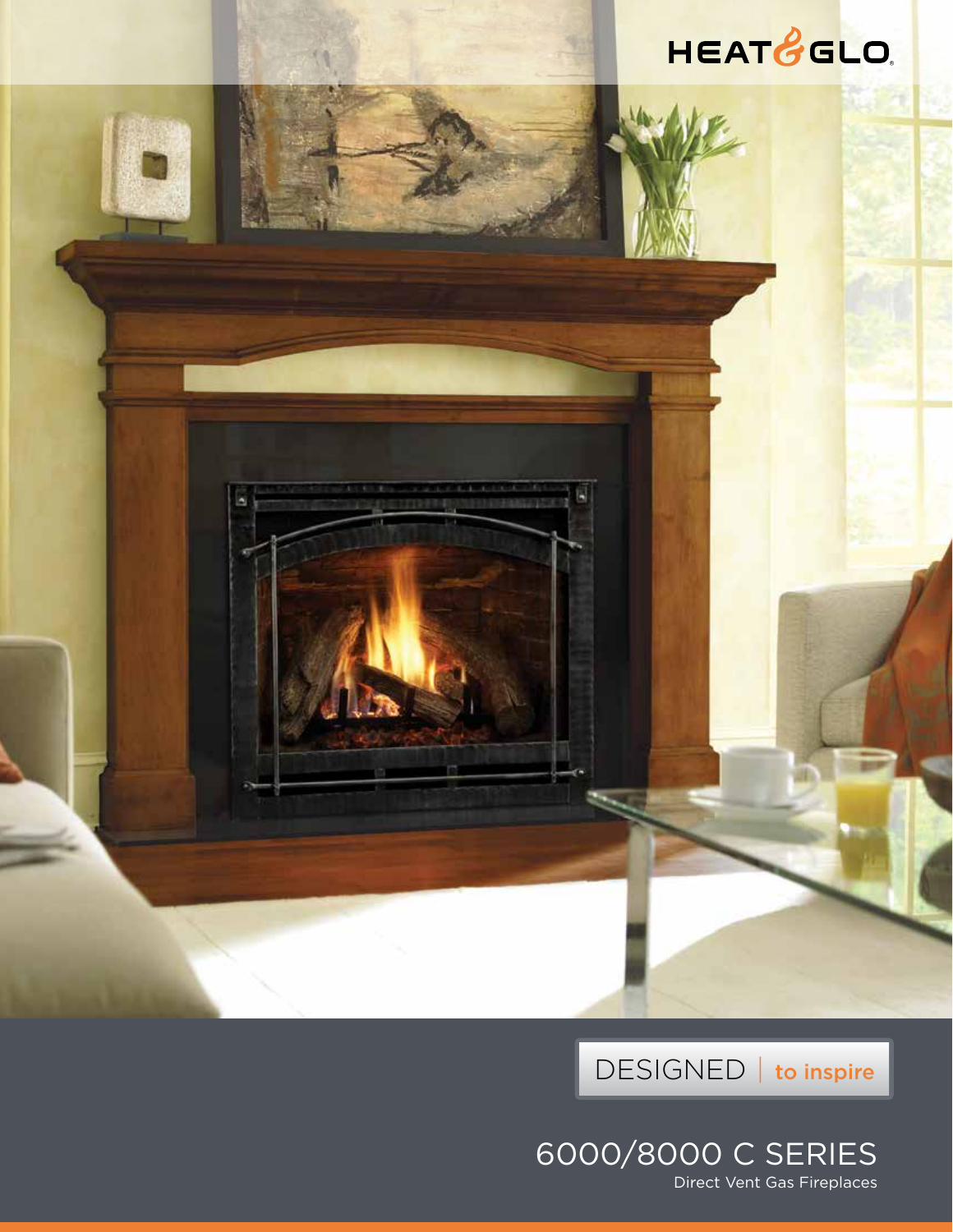## 6000/8000 C SERIES Innovation in Technology, Design and Safety

The Heat & Glo 6000 and 8000 C Series lead the industry in technology, design and safety since their introduction in 1987.

Today, the C Series continue to push the boundaries of fire—in an array of sizes and styles. Read on to explore how "No One Builds A Better Fire."

**\*I\*I\*I\*I\*I\*I\* \*I\*I\*I\*I\*I\*I\*** 

Cover: 6000CLX shown with chateau forge front, portico mantel and absolute black granite. Above: 8000CLX shown with chateau deluxe front in new bronze and st. cloud shelf mantel.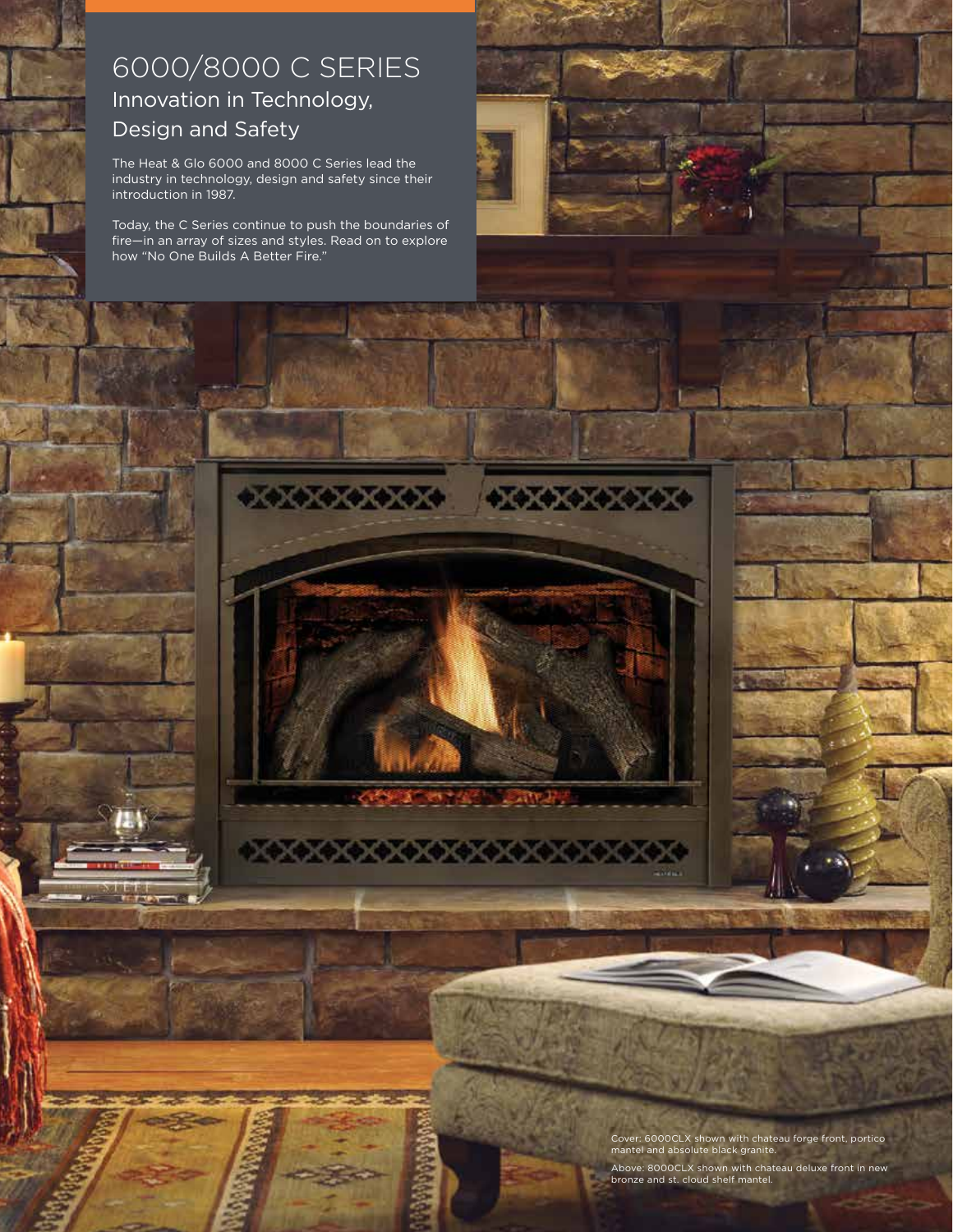

#### **TECHNOLOGY**

C Series fireplaces provide substantial heat production, up to 50% flame and heat output turndown and high-efficiency performance. Textured brick interiors showcase robust fires.

6000CL shown above with galleria front in new bronze, sonoma mantel and caledonia granite.



#### DESIGN

Create a unique look with an expansive variety of options; LED accent lighting, detailed log sets or a heatcirculating fan. Multiple sizes and models offer unique placement opportunities to accent your own style.

8000CL shown above with halston front in black and biltmore cast mantel in machiatto.



#### **SAFETY**

Direct Vent technology ensures optimal indoor air quality, the IntelliFire™ Plus Ignition System provides sound ignition, and standard safety screens offer added protection.

8000CL shown above with clean face kit and biltmore mantel in beige.

### Leading with Innovation

**Direct Vent Technology** removes 100% of combustion exhaust and odors outside of the home. These sealed fireplaces provide optimal heat, conserve energy and ensure clean, safe indoor air quality.

**IntelliFire Plus™ Ignition System** constantly monitors ignition, ensures safe functioning and conserves up to \$10/month in energy costs.

**LED Accent Lighting** increases fire glow and effects with or without flames, offers year-round usage and up to a 10-year life cycle.

**Zone Heating** allows you to heat the rooms you live in most, and save money. Turn down your central furnace, and let an energy-efficient C Series fireplace provide the heat you need.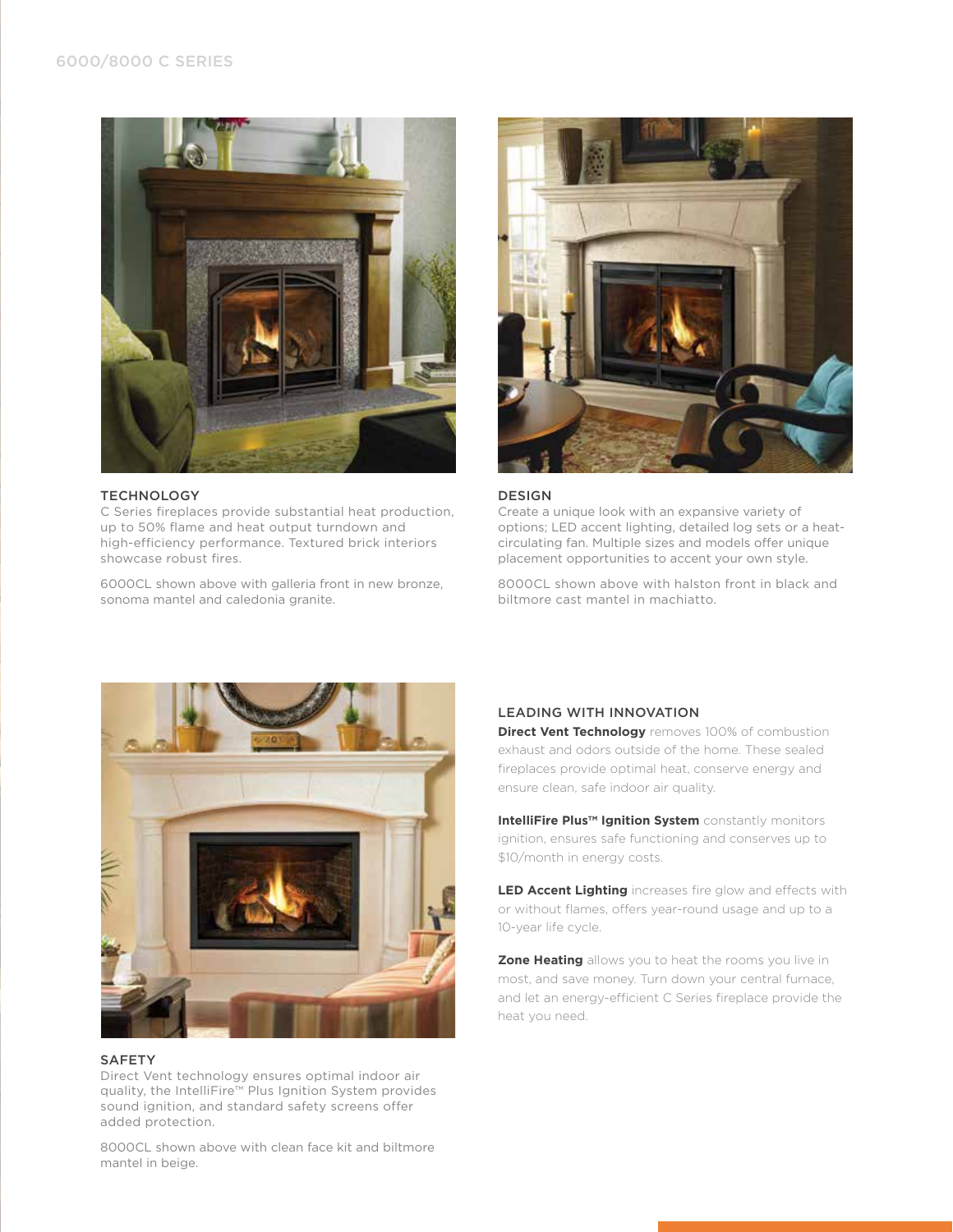









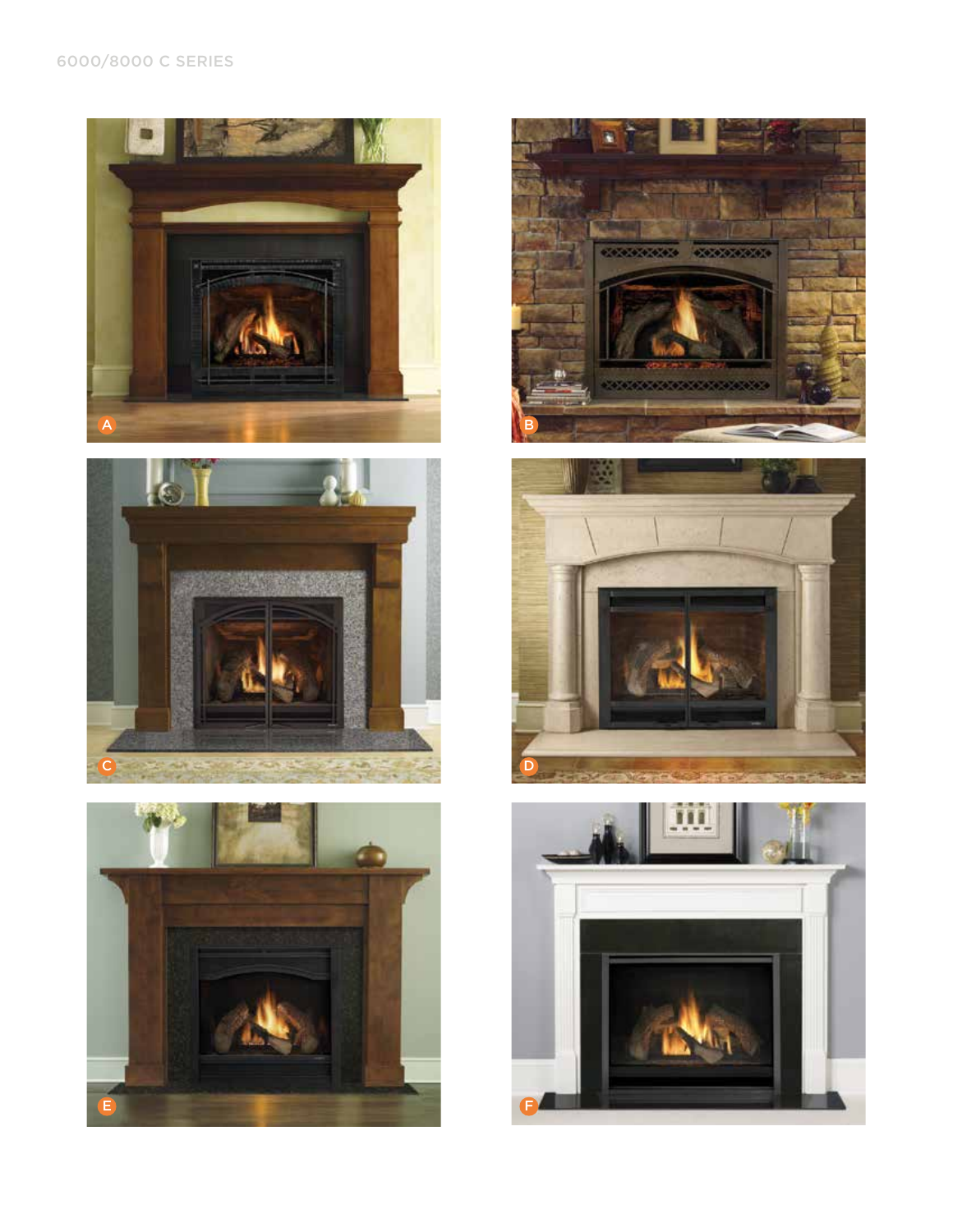#### 6000/8000CLX

The CLX is the flagship model of the C Series. These fireplaces feature large, intense flames, intricate log sets, LED accent lighting and illuminated embers, a textured brick interior, advanced wireless controls, and a variable-speed fan kit.

- **A.** 6000CLX shown with chateau forge front, portico mantel and absolute black granite.
- **B.** 8000CLX shown with chateau deluxe front in new bronze and st. cloud shelf mantel.



#### **Accent Lighting** 6000/8000CL

CL models deliver impressive flames and many other fireplace upgrades, including: LED accent lighting, a textured brick interior and advanced wireless controls.

- **C.** 6000CL shown with galleria front in new bronze, sonoma mantel and caledonia granite.
- **D.** 8000CL shown with halston front in black and biltmore cast mantel in machiatto.









#### 6000/8000C

These models provide high-efficiency performance and deliver bold fireside experiences. Create your ideal hearth with large flames, powerful heat output and endless finishing options.

- **E.** 6000C shown with arcadia front in black, parsons mantel in custom stained alder and green granite.
- **F.** 8000C shown with folio front in black, fairfield mantel in custom painted finish and absolute black granite.

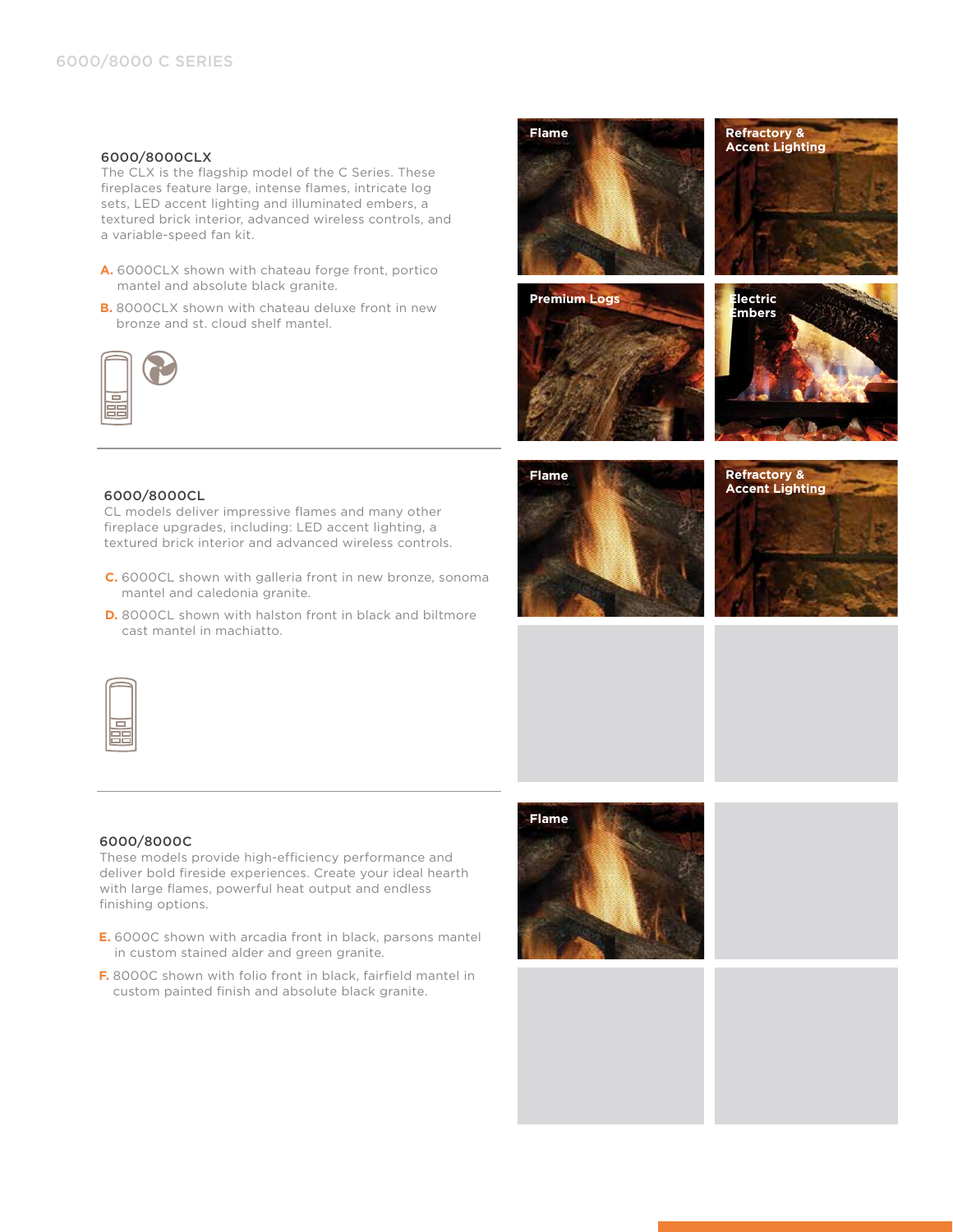#### STANDARD FEATURES

There is a C Series fireplace for you. Enjoy bold fires and high-efficiency performance with all three lines. The 8000 line offers the same look and features, with larger sizes and heat output.

| Model   | <b>BTUs</b> | 50%<br>Flame &<br>Heat<br><b>Turndown</b> | 100%<br><b>Turndown</b><br>(Via Accent)<br>Lighting) | <b>IntelliFire</b><br>Plus RC300<br><b>Wireless</b><br>Control | <b>Brick</b><br>Refractory | <b>LED</b><br>Accent<br>Lights | <b>AFUE</b><br>Heater<br>Rated | Fan<br>$(160 \text{ cfm})$ | <b>LED</b><br><b>Illuminated</b><br><b>Embers</b> | Premium<br>Logset |
|---------|-------------|-------------------------------------------|------------------------------------------------------|----------------------------------------------------------------|----------------------------|--------------------------------|--------------------------------|----------------------------|---------------------------------------------------|-------------------|
| 6000C   | 30,000      | $\bullet$                                 |                                                      |                                                                |                            |                                |                                |                            |                                                   |                   |
| 6000CL  | 35,000      | $\bullet$                                 | $\bullet$                                            | ٠                                                              | $\bullet$                  |                                | $\bullet$                      |                            |                                                   |                   |
| 6000CLX | 40,000      | $\bullet$                                 | $\bullet$                                            | ٠                                                              | ٠                          | ٠                              | $\bullet$                      | ٠                          | $\bullet$                                         | ٠                 |
| 8000C   | 35,000      | $\bullet$                                 |                                                      |                                                                |                            |                                |                                |                            |                                                   |                   |
| 8000CL  | 40,000      | $\bullet$                                 | $\bullet$                                            | ٠                                                              | ٠                          |                                | $\bullet$                      |                            |                                                   |                   |
| 8000CLX | 45,000      | $\bullet$                                 | $\bullet$                                            |                                                                | $\bullet$                  |                                | $\bullet$                      |                            | $\bullet$                                         | ٠                 |

#### **FRONTS**

Choose a front and finish to create a unique finished look. More than 20 combinations accent your own unique style.



Arcadia Front ARCADIA-6, ARCADIA-8



Folio Front (Inside Fit) FOLIO-36, FOLIO-42



Chateau Deluxe Front CHAD-6, CHAD-8



Galleria Operable Doors GALLERIA-6, GALLERIA-8



Clean Face Kit CF-6000, CF-8000



Halston Operable Doors HALSTON-6, HALSTON-8



Chateau Forge Front \*Available in Hammered Steel only CHAF-6, CHAF-8

FINISHES<br>Three rich finishes complete your custom look.







Black New Bronze Graphite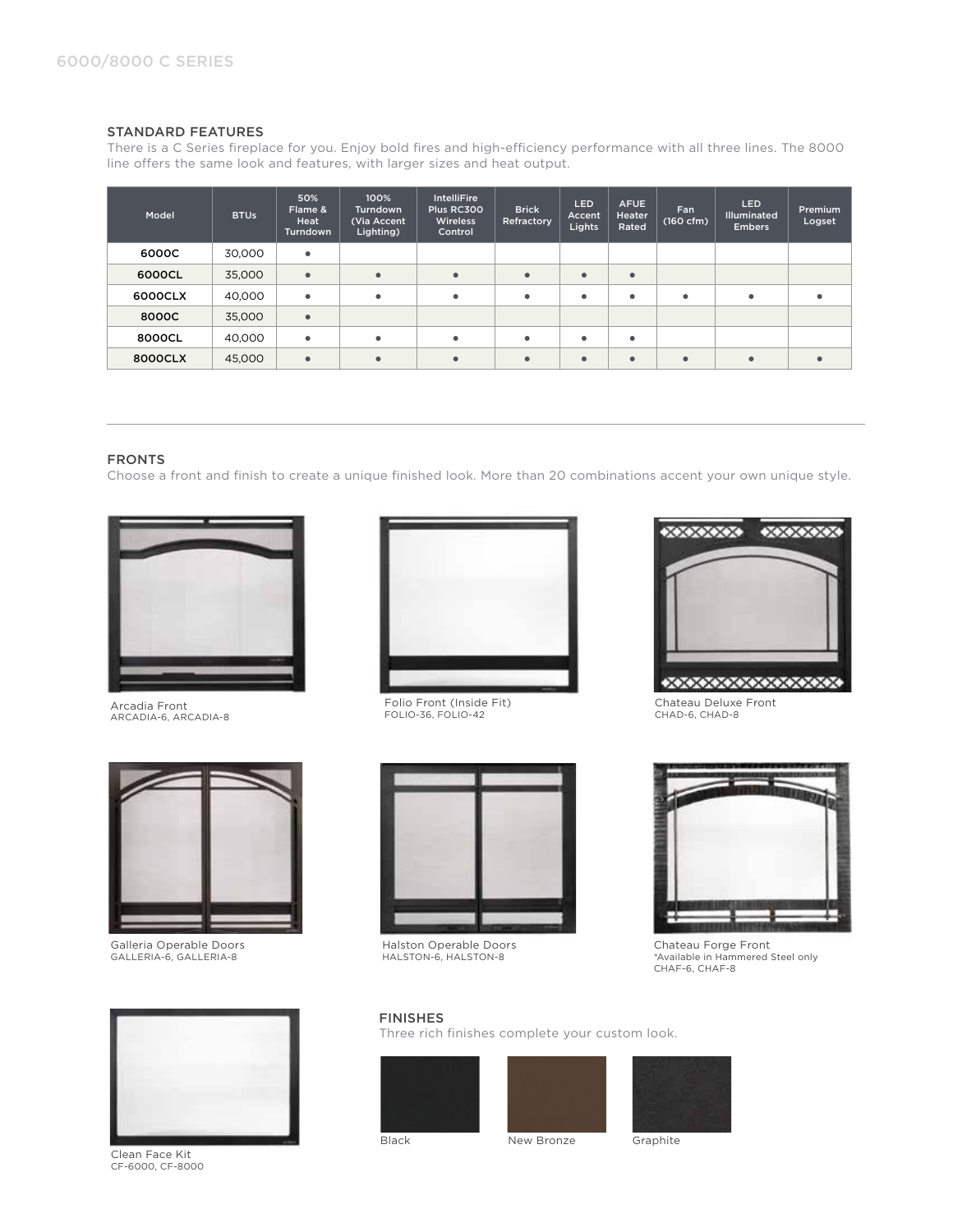#### Refractory options

Two detailed brick interiors provide intricate detail, a traditional masonry appearance and come standard on CLX and CL models.





#### direct vent technology

Direct Vent fireplaces remove 100% of combustion exhaust and odors outside of the home. These sealed fireplaces provide optimal heat, conserve energy and ensure clean, safe indoor air quality.

To learn more about Direct Vent Technology, scan the code to the right with your smartphone, or visit heatnglo.com.



#### IntelliFire Plus Ignition System & Wireless Controls



The IntelliFire™ Plus Ignition System (IPI Plus) is an advanced intermittent pilot ignition system with memory settings and a programmable wireless control. IPI Plus constantly monitors ignition, ensures safe functioning and conserves up to \$10/month in energy costs.



To learn more about IntelliFire Technology, scan the code to the right with your smartphone, or visit heatnglo.com.



**INTELLIFIRE PLUS RC300** The RC300 incorporates an LCD screen, intuitive menus and large control buttons. This wireless control offers flexibility to either mount on the wall or use as a remote. This control comes standard with CL and CLX models.

Model: RC300-HNG

FEATURES: Auto Battery Backup, Pilot Activation, On/Off, 5 Step Flame Height, Fan Speed (Auxiliary 1),Two Additional Auxiliary Functions, Room Temperature Readout, Thermostat Mode, Timer Mode, Child Lock, Wall Docking Station



INTELLIFIRE PLUS RC200 Quickly and easily control your fire-this control performs as a remote or mounted on the wall.

Model: RC200-HNG

FEATURES: Auto Battery Backup, Pilot Activation, On/Off, 5 Step Flame Height, Fan Speed, Child Lock, Wall Docking Station



**INTELLIFIRE PLUS RC100** The RC100 is designed for sleek placement on a wall. Flip the switch and relax around a beautiful fire.

Model: RC100-HNG

FEATURES: On/Off